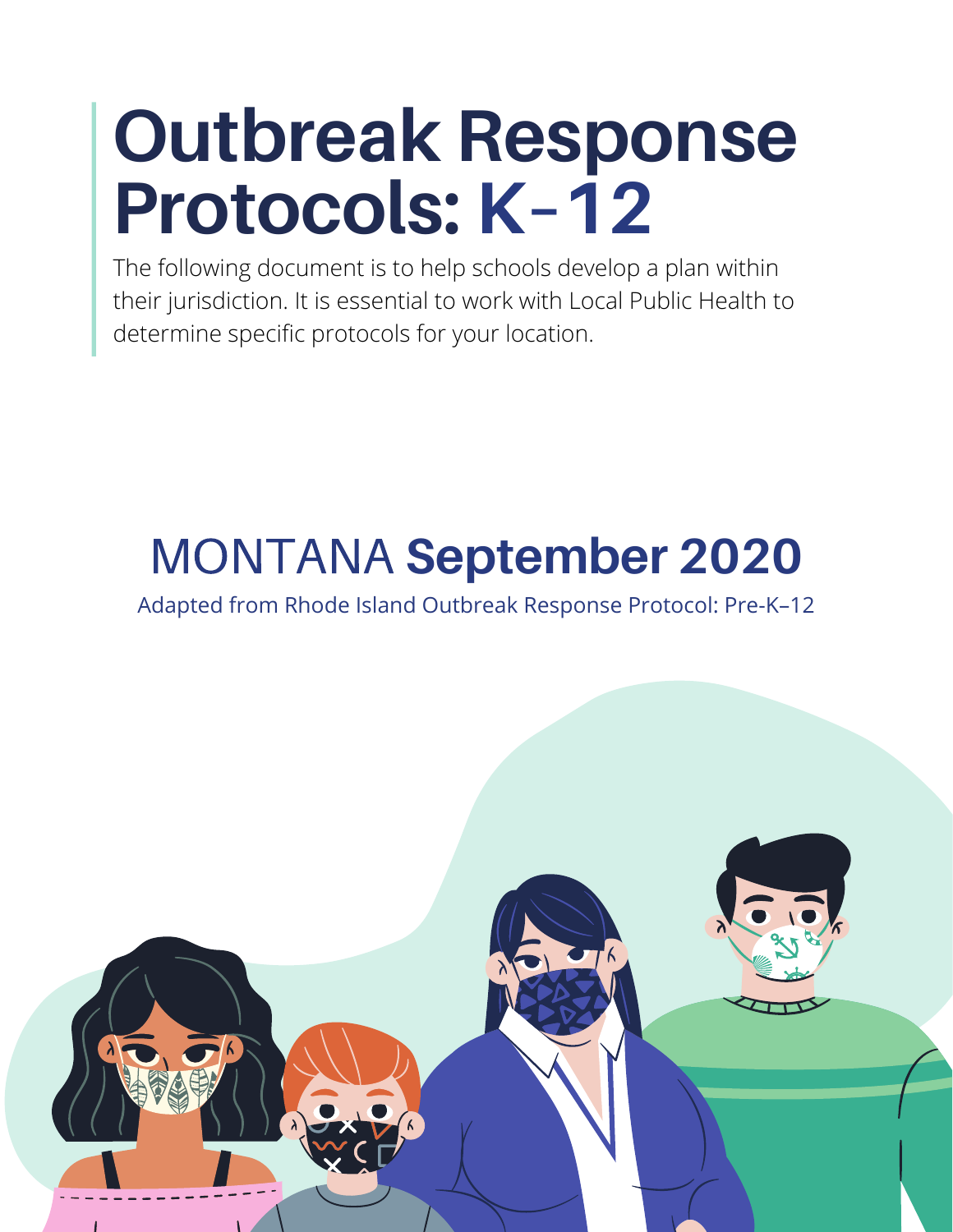# **Table of Contents**

Purpose of School Guidance and Directions for Use

Symptoms of COVID-19

Protocols to Respond to a Sick Person in Schools During the COVID-19 Pandemic

Additional Resources for Educating Teachers, Parents/Guardians and Children

- When can a child or staff member return to school after travel?
- Student/Staff Symptom Screening
- Athletic and Extracurricular Guidance During COVID-19
- COVID-19 Notification Guidance

**Glossary** 

Acknowledgements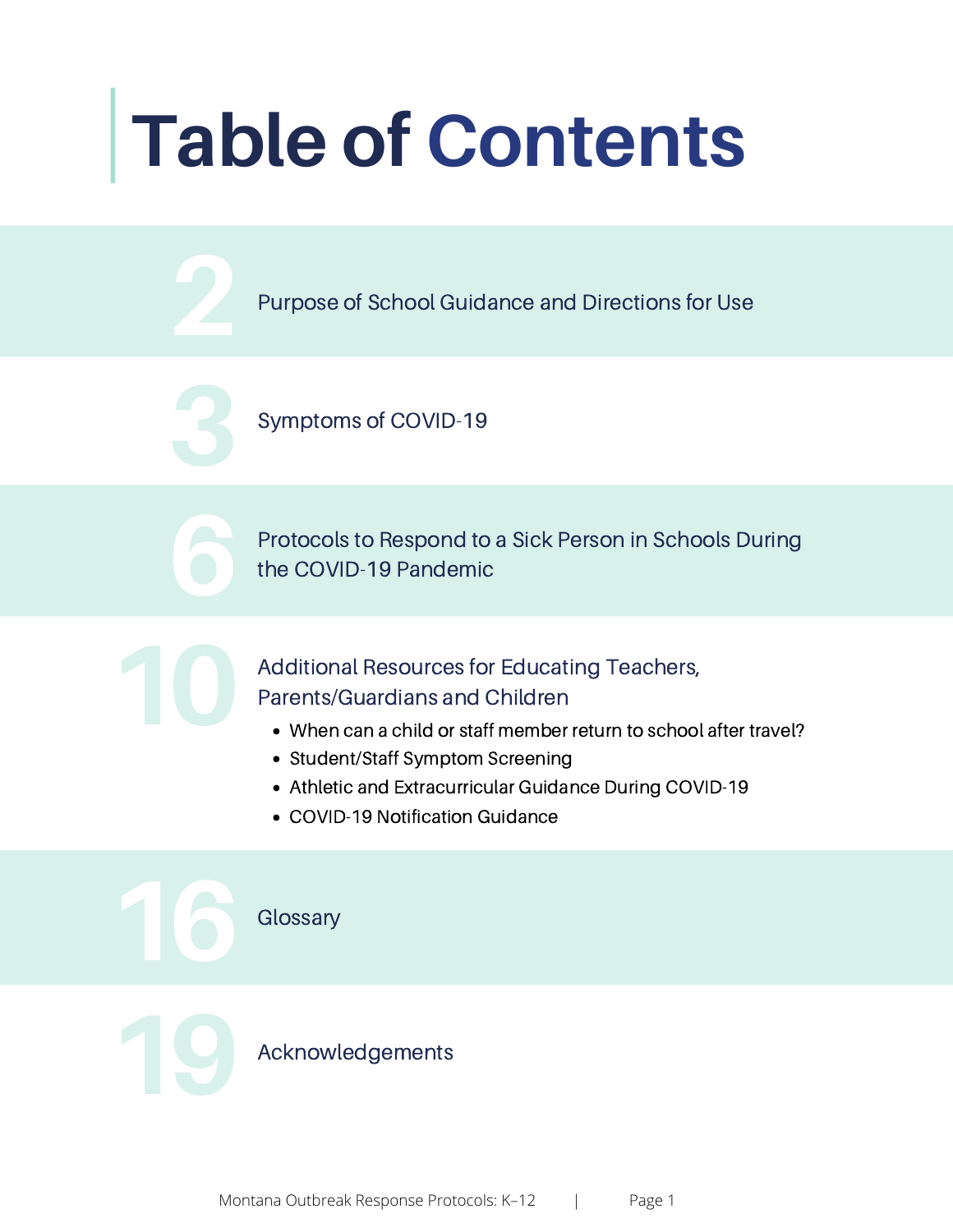## **Purpose of School Guidance and Directions for Use**



What is the purpose of this guidance?

- Local Public Health (LPH) and schools should work together in the event of a case of COVID-19 in the school setting. This document will supplement that process.
- This guidance on how to respond if a child or staff member exhibits symptoms of COVID-19 or tests positive for COVID-19 can be used or adapted by local jurisdictions for all their schools; it does not address unique situation-specific questions that you may have.
- The guidance does not replace direct engagement with Local Public Health, but rather gives an overview of what will occur throughout that engagement process.
- The information in this document complements current Montana state and county guidelines and guidance.
- Please note that the material in this document may evolve as new information is released. Visit [covid19.mt.gov](http://www.covid19.mt.gov) for the most current version.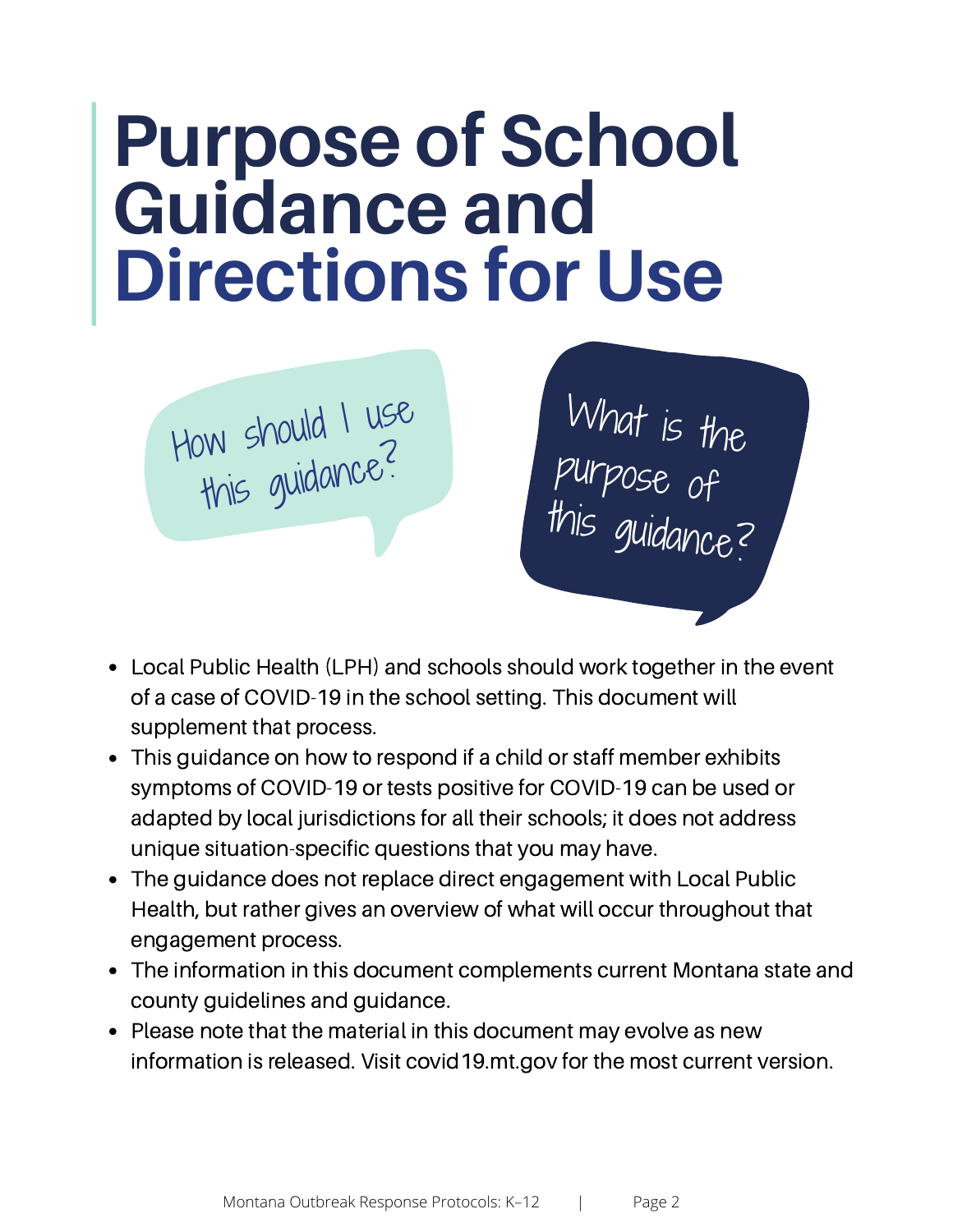# <span id="page-3-0"></span>**Symptoms of COVID-19**

- Cough (new or unexplained)
- Shortness of breath or difficulty breathing
- New loss of taste or smell
- Temperature greater than or equal to 100.4 F or chills
- Muscle or body aches
- Headache
- Sore throat
- Nausea or vomiting
- Diarrhea
- Fatigue
- Congestion or runny nose (new or unexplained)

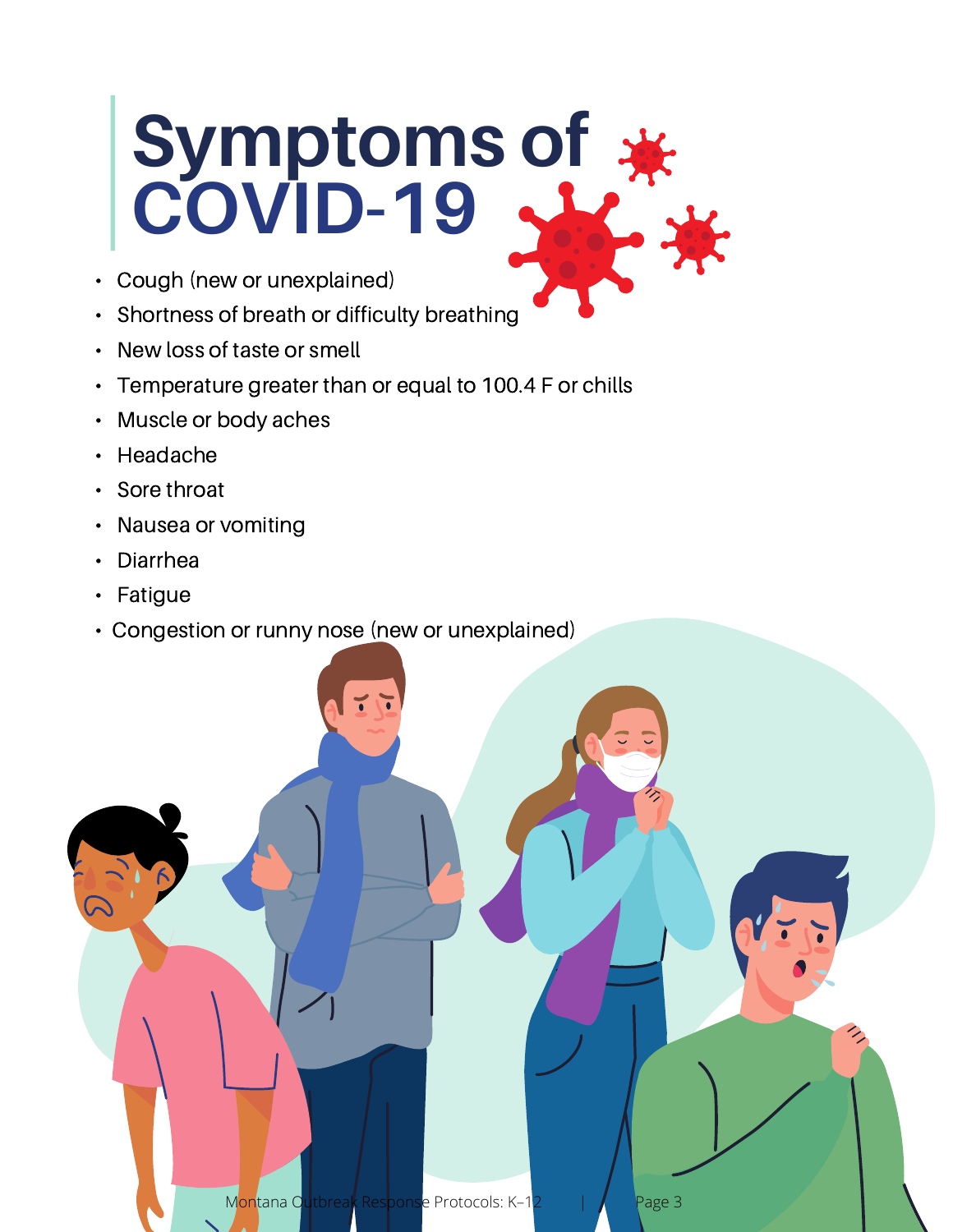### <span id="page-4-0"></span>**Not all symptoms of illness mean someone has COVID-19.**

The following symptoms may indicate a SUSPECT CASE of COVID-19. School staff may consult LPH for further guidance.

## Any **ONE** symptom

OR

Any **TWO** symptoms

Cough (new or unexplained)

- Shortness of breath or difficulty breathing
- New loss of taste or smell
- Temperature greater than or equal to 100.4 F or chills
- Muscle or body aches
- Headache
- Sore throat
- Nausea or vomiting
- Diarrhea
- Fatique
- Congestion or runny nose (new or unexplained)

Source: <https://wwwn.cdc.gov/nndss/conditions/coronavirus-disease-2019-covid-19/case-definition/2020/08/05/>

## **When to call for emergency care:**

A person with the following symptoms needs emergency medical attention. Call 911 and notify the operator that you are seeking care for someone who may have COVID-19.

- Difficulty breathing
- Persistent pain or pressure in chest
- New confusion
- Inability to wake or stay awake
- Bluish lips or face

This list does not reflect all possible symptoms \*requiring emergency care.

Source: <https://www.cdc.gov/coronavirus/2019-ncov/symptoms-testing/symptoms.html>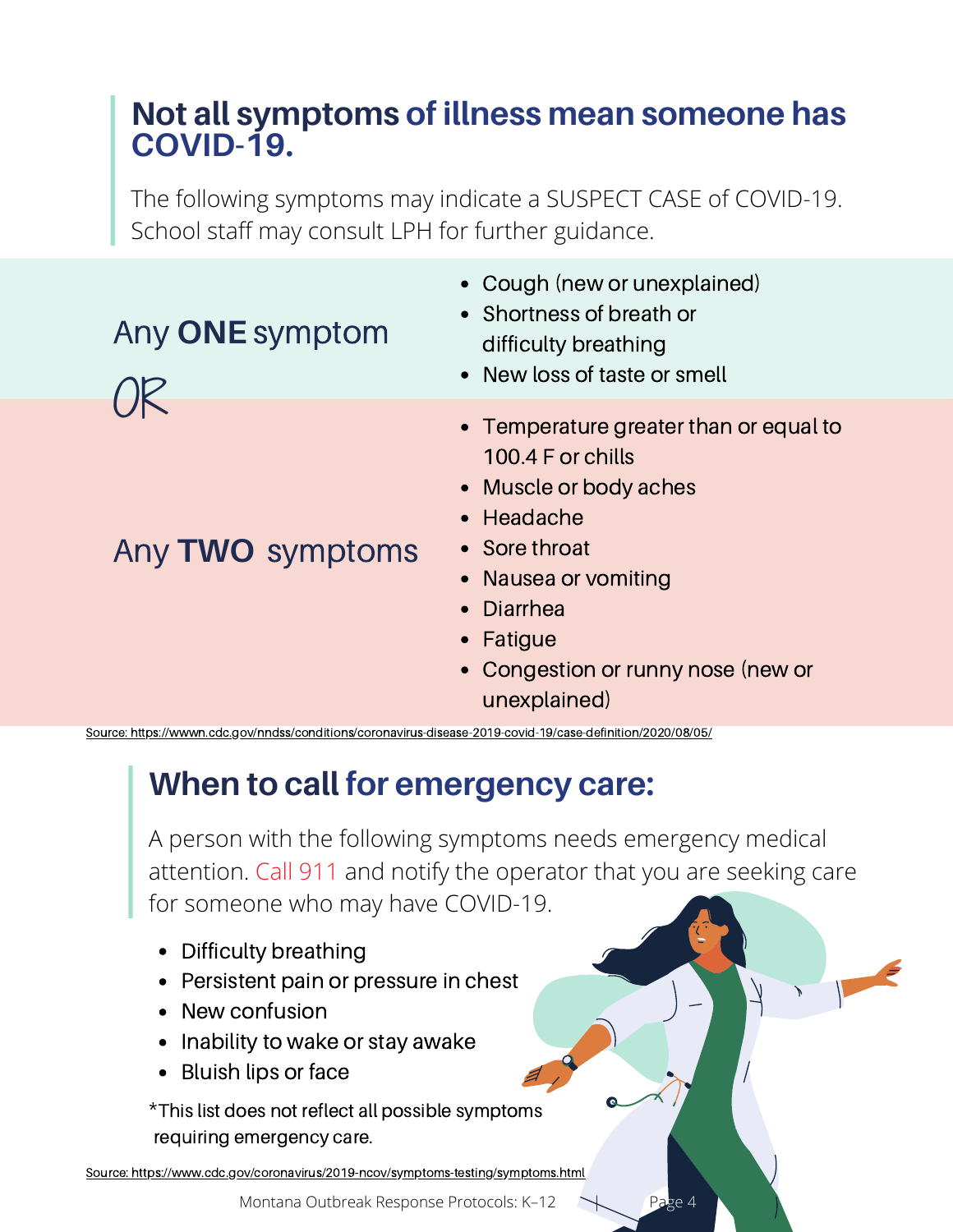## <span id="page-5-0"></span>**Determining Close Contacts In Schools**

Close contacts are those within 6 feet (with or without a face covering) for at least 15 minutes starting from 2 days before illness onset (see [page](#page-16-0) 16). Schools and LPH should work together to determine close contacts.

In settings where physical distancing can be maintained or determined, not all students/staff may be identified as close contacts. Examples of such settings include:

- Classrooms with assigned seats (Seating charts needed for contact identification and tracing)
- Buses with assigned seats and controlled entry/exit

In settings where physical distancing cannot be maintained or determined, most of the students/staff are likely to be close contacts. Examples of such settings include:

- Entire classroom/cohort members
- Childcare and summer camp
- K-12 classrooms without physical distancing or assigned seats
- Sports teams or extracurricular activities

Case investigation may reveal additional close contacts. As each situation is different, schools and Local Public Health should work together to determine close contacts.

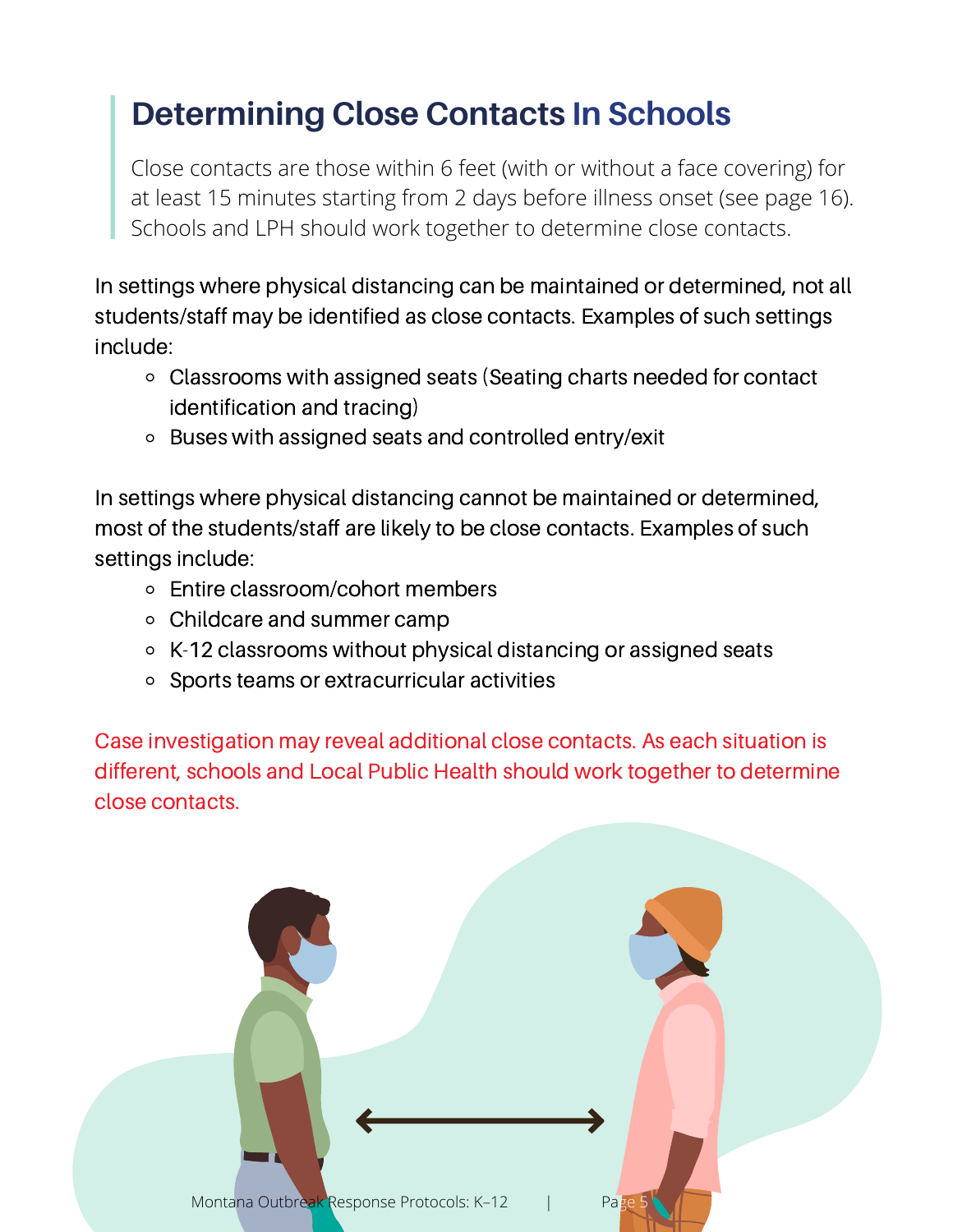## **Protocols to Respond to a Symptomatic Person in Schools During the COVID-19 Pandemic**

### **Protocol - Symptoms but not a suspect case**

#### **SITUATION**

#### QUARANTINE PROTOCOL

ISOLATION AND

#### Staff/student has a symptom of illness but does not meet the definition of suspect case (see [page 4\)](#page-4-0).

#### Symptomatic individual is isolated and sent home.

No quarantine recommended for close contacts.

#### If symptoms persist after 48 hours, advise symptomatic individual to seek medical advice and test if recommended by healthcare provider/LPH.

RECOMMENDED **TESTING** PROTOCOL

#### REQUIREMENT TO RETURN

Has been fever free for 24 hours and symptoms improved (back to usual health).

Consider contacting LPH if the symptomatic student remains absent for 48 hours **and**:

- The student has not been ruled out as a suspect case.
- There is a confirmed case in the student's school in the last 14 days.
- 10% or more of the students or staff in the classroom or cohort are currently out with COVID-19 symptoms. (Rounding up; e.g., for 14-member classroom, 2 or more students and staff).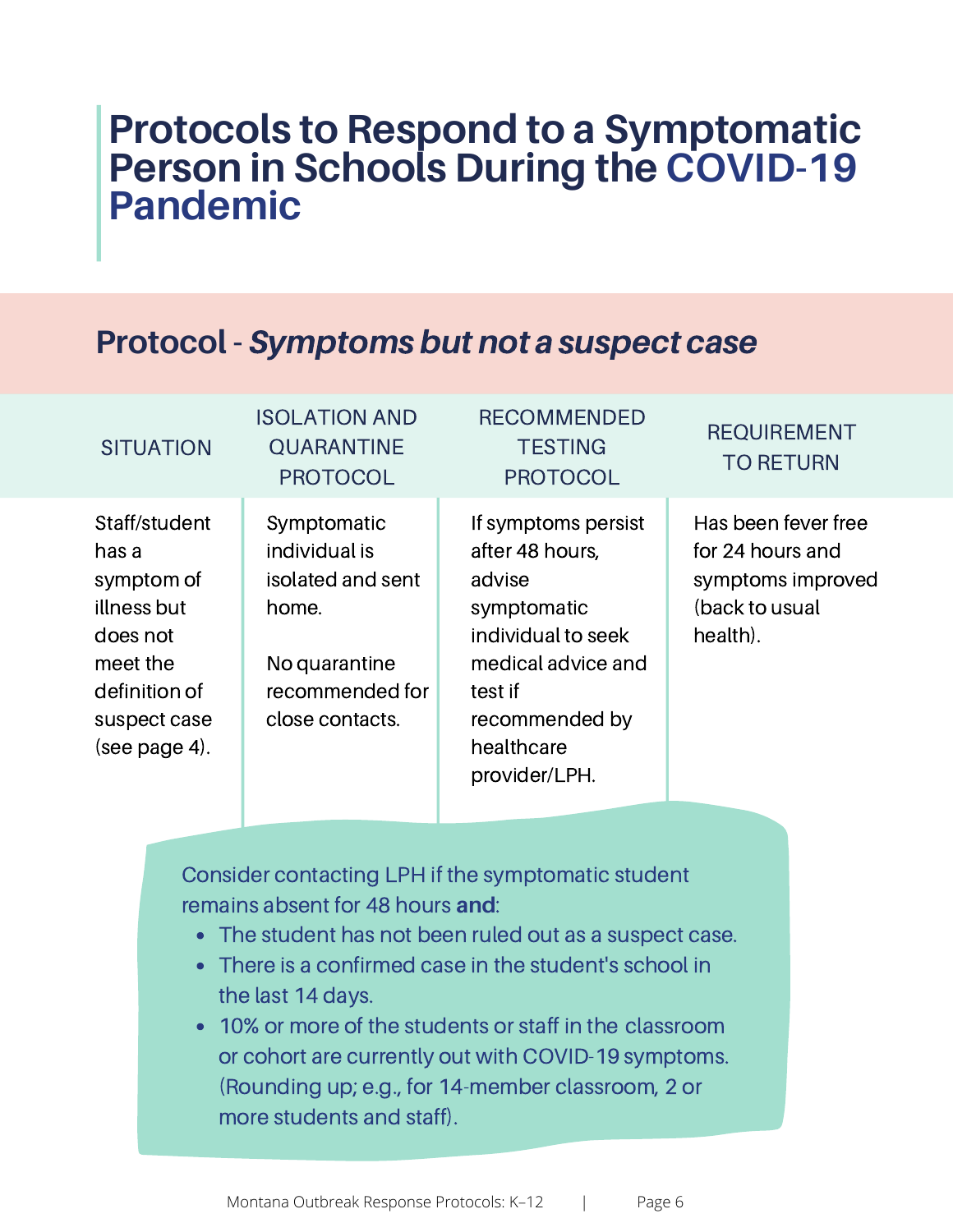### **Protocol -** Suspect case

#### **SITUATION**

#### ISOLATION AND QUARANTINE PROTOCOL

Staff or student is a suspect case (see [page](#page-3-0) 4).

Symptomatic individual is isolated and sent home.

No action for close contacts while waiting for test result or healthcare provider clearance.

Quarantine for close contacts, including siblings/household contacts, MAY be advised by LPH depending on transmission of COVID-19 in the school setting.

#### RECOMMENDED **TESTING** PROTOCOL

Advise symptomatic individual to seek medical advice and obtain a COVID-19 test.

LPH may recommend testing for others in certain situations.

#### REQUIREMENT TO RETURN

Attestation from a parent or guardian that documents one of the following:

• Tested negative for COVID- 19, has been fever free for 24 hours and symptoms improved (back to usual health).

• Tested positive for COVID- 19 and has since met CDC/LPH guidelines for ending isolation.

• Not tested, 10 days since symptoms first began and fever free for 24 hours and symptoms improved (back to usual health).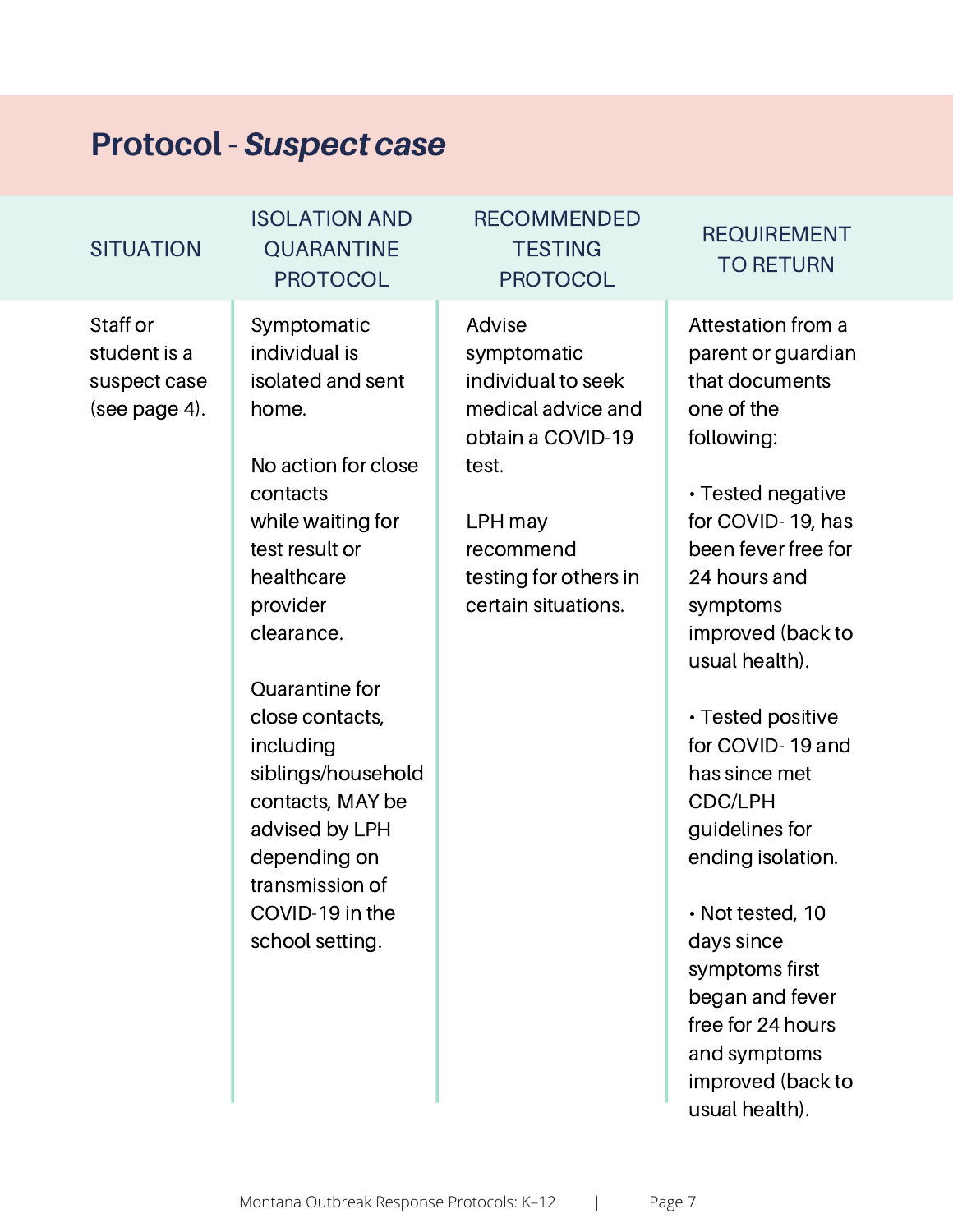### **Protocol - Confirmed case**

#### **SITUATION**

Staff or student tests positive. \*

\*A positive viral test via RT-PCR. This document does not address how to handle test results from antigen or antibody tests. Please consult Local Public Health on how to handle these test results.

#### ISOLATION AND QUARANTINE PROTOCOL

Person testing positive is isolated at home per CDC/LPH guidelines.

Close contacts are quarantined at home for 14 days since last exposure to staff/student that tested positive for COVID-19. LPH can help determine close contacts.

#### RECOMMENDED **TESTING** PROTOCOL

Positive case needs no further testing (no testing for cure).

Close contacts in quarantine should be tested and should self-monitor for symptoms and seek medical advice as needed.

#### REQUIREMENT TO RETURN

Positive individuals should meet the CDC/LPH guidelines for ending isolation before returning to school.

LPH recommends the symptom-based strategy for ending isolation. Isolate until:

· Fever free for 24 hours; and

· Symptoms have improved; and · 10 days since symptoms first appeared (20 days if severely immunocompromised)

OR time-based approach if asymptomatic when tested positive. Isolate until:

• 10 days since date of specimen collection (20 days if severely immunocompromised)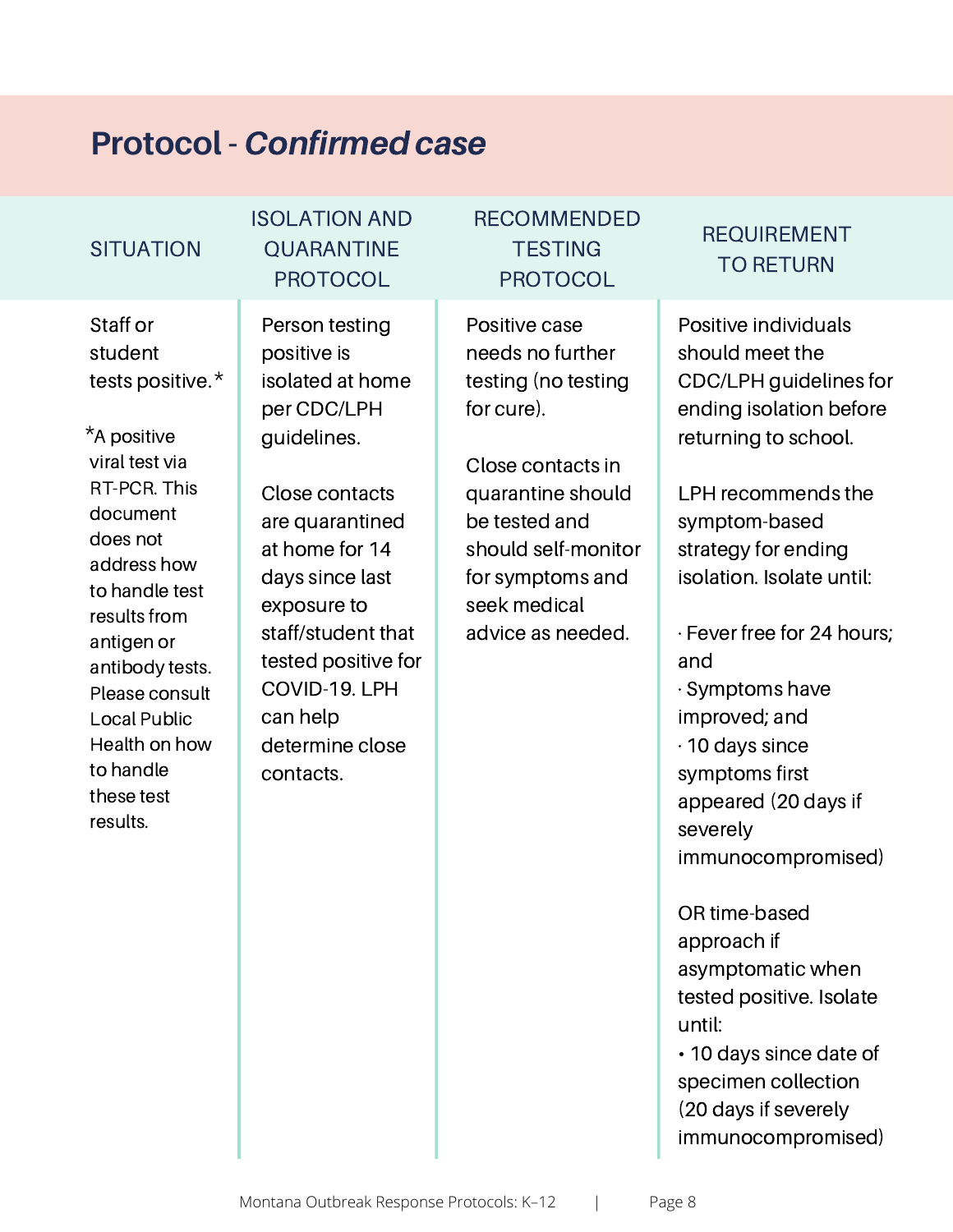### **Protocol - Close contact of a confirmed case**

#### **SITUATION**

#### ISOLATION AND QUARANTINE **PROTOCOL**

#### Staff or student is a close contact of a confirmed case (see [page](#page-5-0) 5).

A close contact is quarantined at home for 14 days after last exposure to the confirmed case.

#### RECOMMENDED **TESTING** PROTOCOL

Close contacts in quarantine should be tested and should self-monitor for symptoms and seek medical advice as needed.

#### REQUIREMENT TO RETURN

Staff or student should meet the CDC/LPH guidelines for ending quarantine before returning to school.

Quarantine for 14 days after the last date of exposure to the confirmed case. A negative test does not change the quarantine time.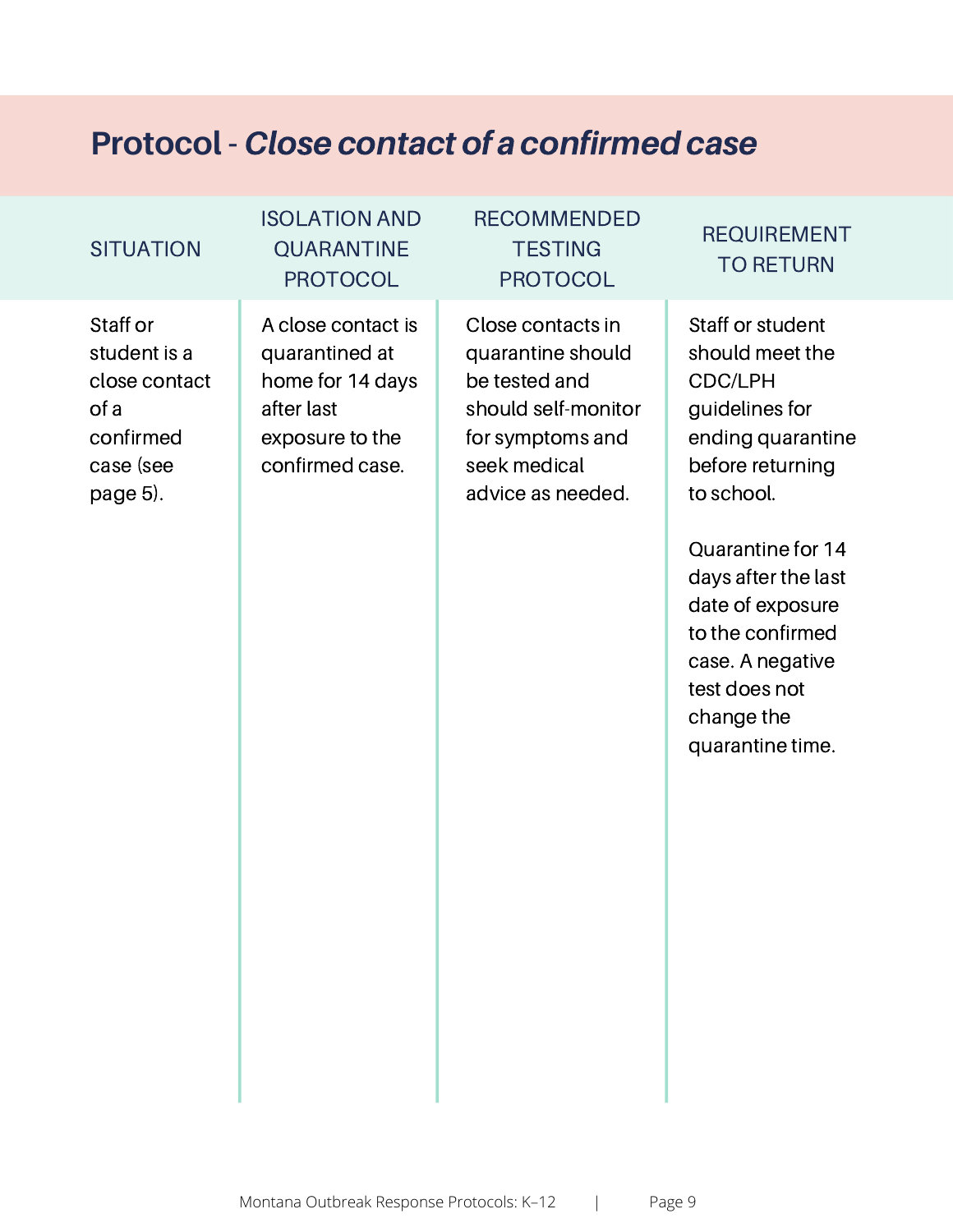## **Additional Resources for Educating Teachers, Parents/ Guardians and Children**

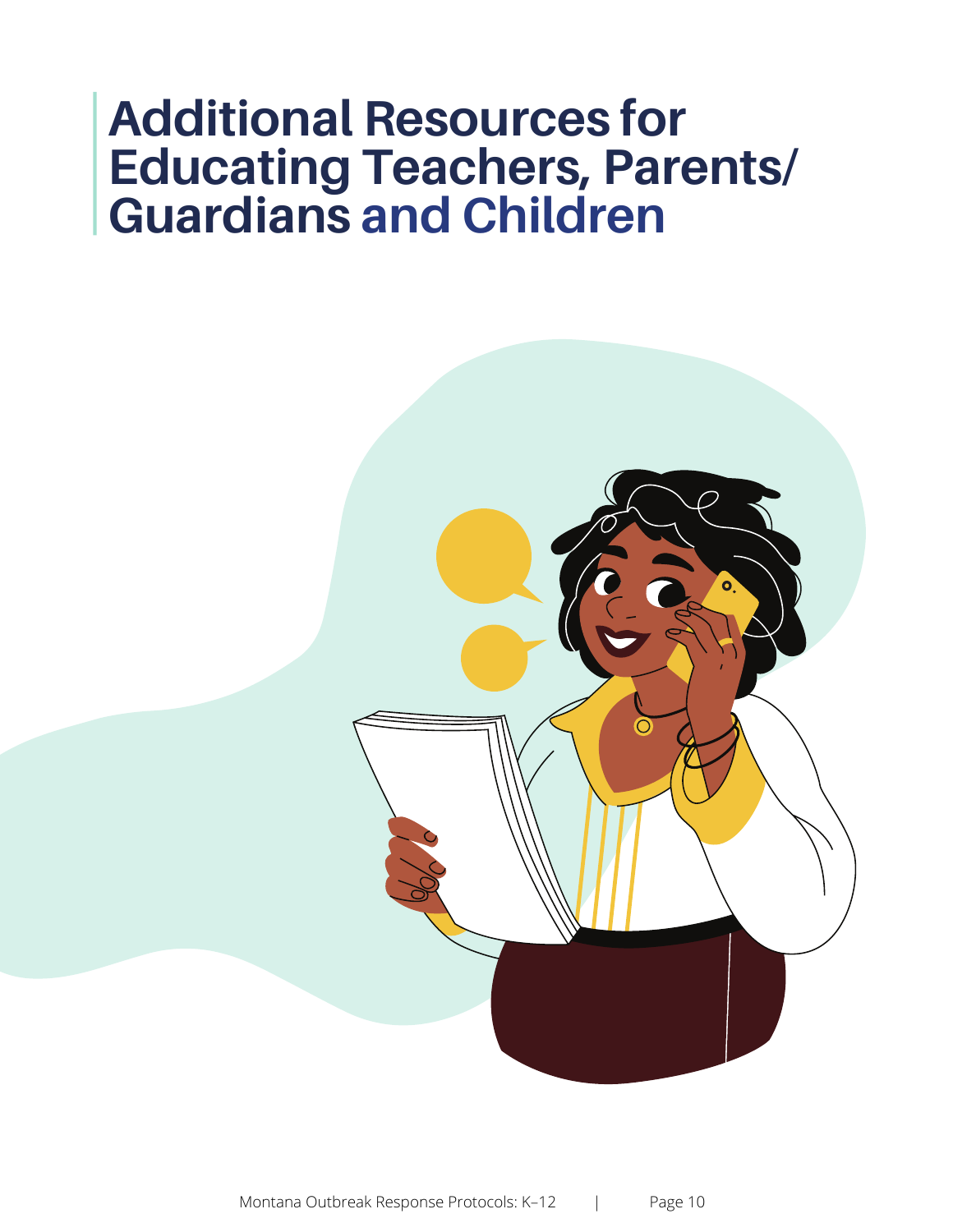## When can a child or staff member return to school after travel?

- The preferred method is to quarantine for 14 days after returning to Montana from international travel or travel to another US state where >10% of COVID-19 tests are positive.
- Review LPH website at [dphhs.mt.gov/publichealth/cdepi/diseases/coronavirusmt/demographics](https://dphhs.mt.gov/publichealth/cdepi/diseases/coronavirusmt/demographics) for guidance after traveling to another Montana county with declared community spread.
- COVID-19 can develop any time between 2-14 days after exposure.
- A single negative test only indicates that you are negative at that point in time, but you could become infectious any time through day 14.
- Quarantining for 14 days before returning to school is the best way to reduce the chance of exposing the school community to COVID-19.





Juan Dianes on



Scan the OR code with your smartphone's camera to see a county's info.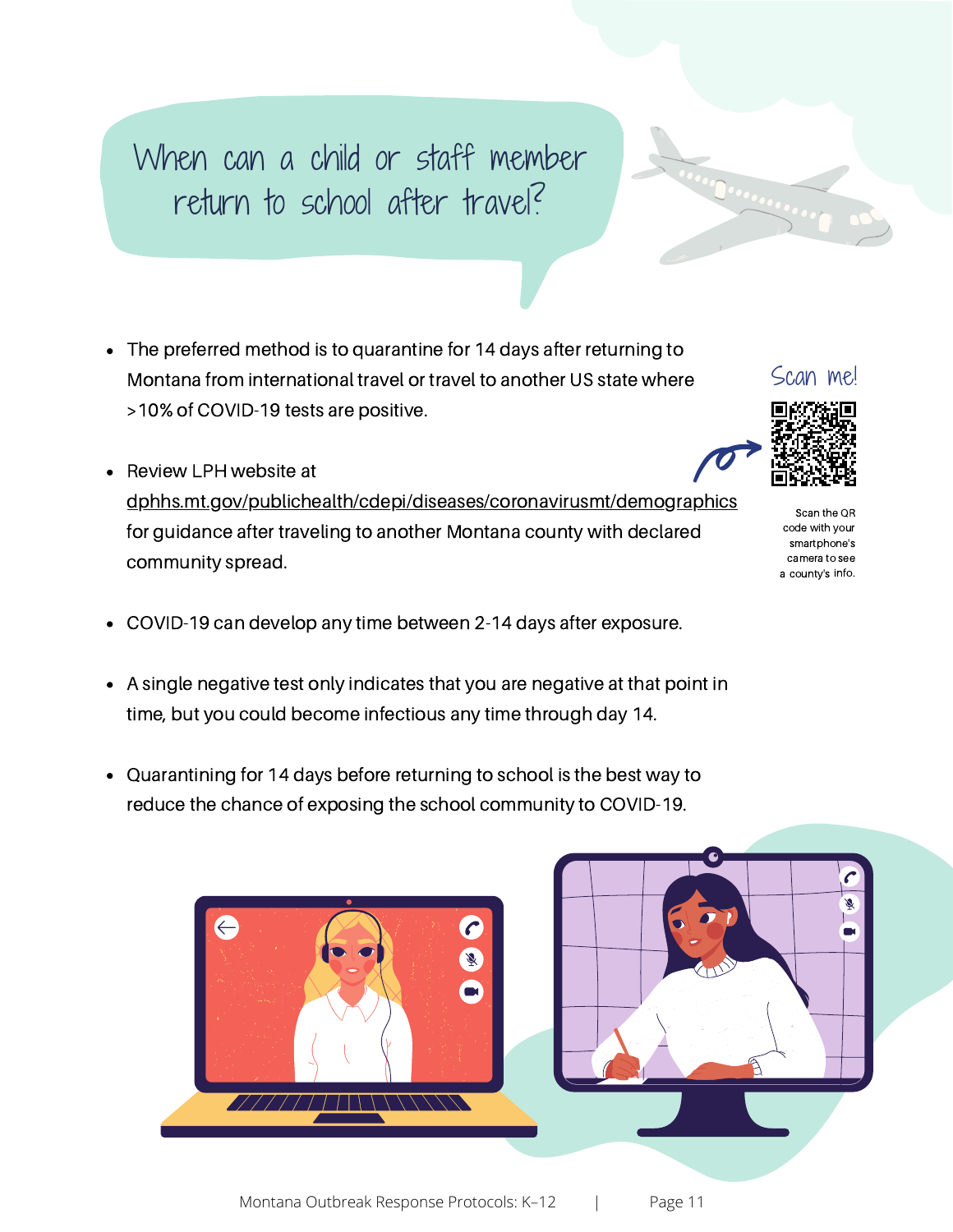## **Student/Staff Symptom Screening**

Adopted from: Colorado Dep't of Public Health & Environment "COVID Return to School-Work Guidance"

Additional considerations for Local Public Health.

- Has the student/staff been in close contact $*$  in the last 14 days with anyone who tested positive for COVID-19 or traveled outside Montana?
- Is student/staff a suspect case? (see symptoms list below)

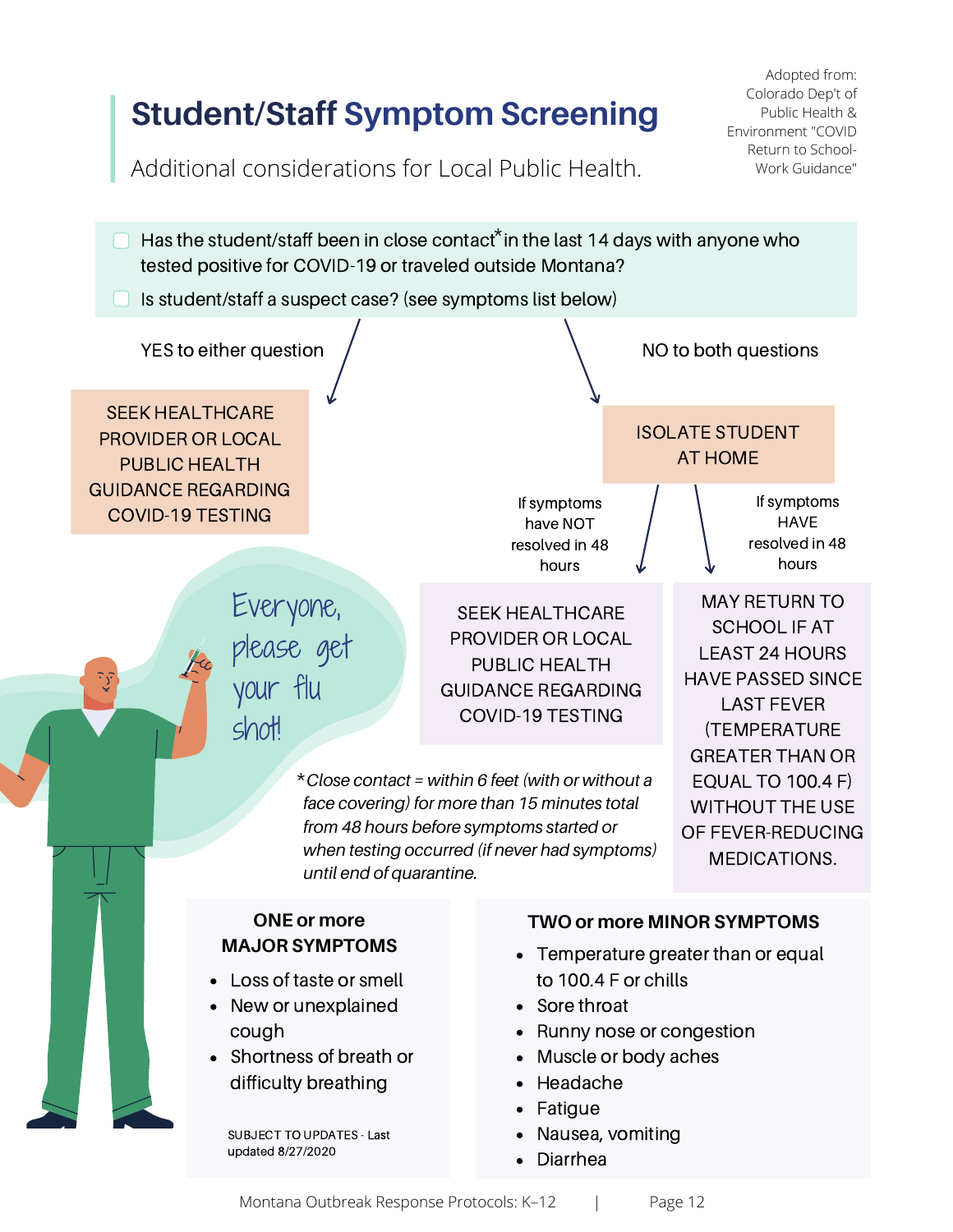## **Athletic and Extracurricular Guidance During COVID-19**

- Engaging in both athletic and other extracurricular activities has physical and mental health benefits for children and adolescents.
- Although children have not been a common source of disease outbreaks to date, the role they play in transmission to adult coaches, officials, instructors, or family members is unclear. Because prolonged, close contact with a person infected with SARS-CoV-2 is the main driver of transmission, the type of activity and setting influence the risk of transmission.
- To reduce risk, modifications are recommended including hand hygiene, face coverings when appropriate, and prioritizing activities where physical distance can be maintained.
- Per Montana High School Association (MHSA) requirements, face  $\bullet$ coverings are required for all players, coaches, and officials. Additionally, face coverings do not have to be worn during play, but substitutes must wear face coverings when not competing.
- Other risk reduction strategies include maintaining practice or event groups in consistent small cohorts, minimizing travel to other communities, cleaning and disinfecting frequently touched surfaces/equipment, reducing shared equipment/spaces, and minimizing the size of indoor gatherings.
- Face coverings should be worn in activity areas with poor ventilation. Considerations should be made for increased ventilation via opening doors or windows or use of fans when safe.
- Athletic and extracurricular activity participants should not share food or drink and are encouraged to bring their own water bottles.

*https://www.mhsa.org/coronavirus*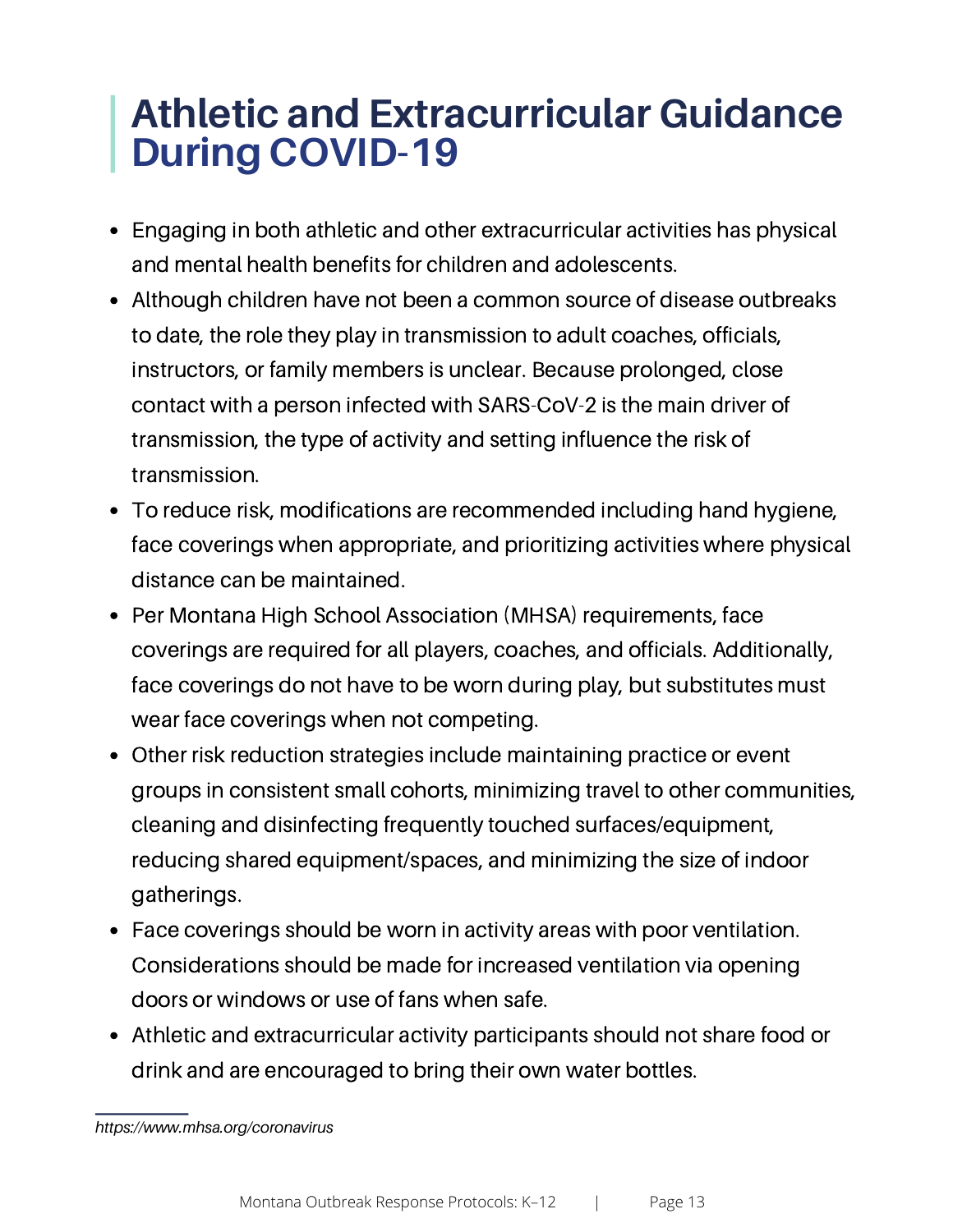- Athletic and extracurricular activity participants who exhibit any signs or symptoms of COVID-19 should be held out of ALL practices, games, and extracurricular events. They should seek the advice of their healthcare provider and/or public health for recommendations on testing, isolation, and return-to-activity.
- Based on expert opinion and national guidelines and endorsed by The Montana Chapter of the American Academy of Pediatrics (MTAAP), if an athlete is diagnosed with COVID-19 (whether symptomatic or asymptomatic), it is recommended they be cleared by a healthcare provider or pediatric subspecialist who will perform a cardiac evaluation prior to resuming any participation. COVID-19 is known to cause cardiac damage and myocarditis (heart inflammation). The MTAAP recommends waiting at least 14 days before returning to athletics, based on the risk of myocarditis — a cause of sudden death in young athletes.
- According to CDC guidelines, schools should have plans in place for isolation, treatment, and appropriate transportation for a visiting or traveling athlete, extracurricular activity participant, or staff who develops COVID-19 symptoms.
- Disruptions in athletics and extracurricular activities can be challenging for everyone, especially children and adolescents. Some participants may be emotionally affected more than others. This loss can also have a significant emotional impact on parents. All participants should be monitored for signs and symptoms of depression and anxiety if their participation is disrupted. If prolonged breaks occur, participants should be encouraged to still engage in regular athletic and extracurricular activities and appropriately physically distanced social interaction with their peers.

*Updated 8/23/2020 Guidelines adapted from: American Academy of Pediatrics. (2020, July 22). COVID-19 Interim Guidance: Return to Sports. Retrieved August 8, 2020, from https://services.aap.org/en/pages/*

*https://www.mtpeds.org/covid-19-resources*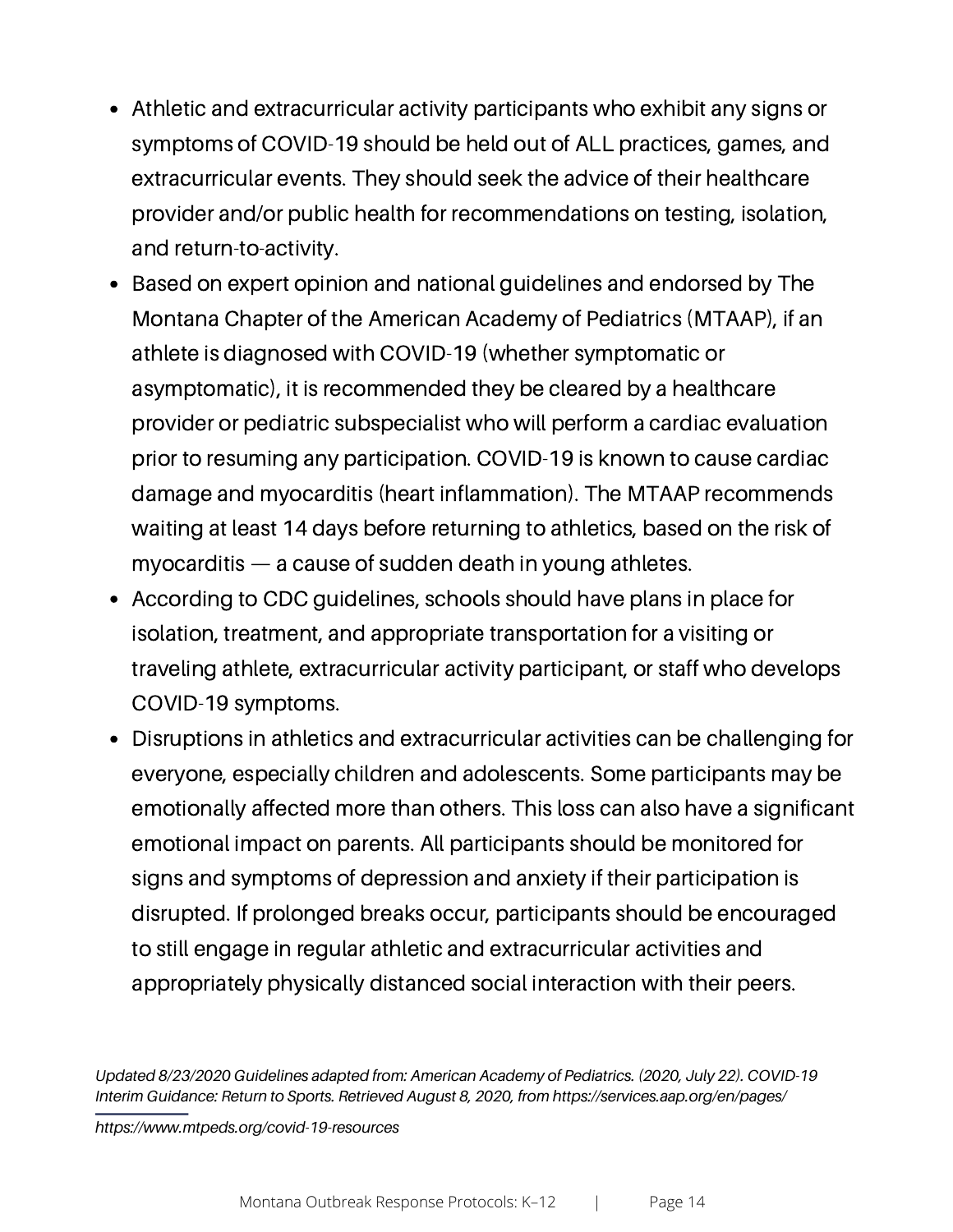## **COVID-19 Notification Guidance**

- Disclosure of information about a person who tests positive for COVID-19 is governed by the Government Healthcare Information Act (GHIA), which allows disclosure of information to another "state or local public health agency, including those in other states, whenever necessary to continue health services to the named person or to undertake public health efforts to prevent or interrupt the transmission of a communicable disease or to alleviate and prevent injury caused by the release of biological, chemical, or radiological agents capable of causing imminent disability, death, or infection.
- School nurses are considered a public health agency who can receive such information.
- Schools that do not have a school nurse should designate a public health representative who may receive such information (examples are: superintendent, principal, supervising teacher, or office manager).
- Montana law allows a school nurse or public health representative to disclose information to the building principal in order for the principal to take the steps necessary to prevent or interrupt the transmission of COVID-19 in the school setting.
- **In communicating the presence of COVID-19 in the student body or among staff, schools must follow federal and state law protecting the confidentiality of student records.**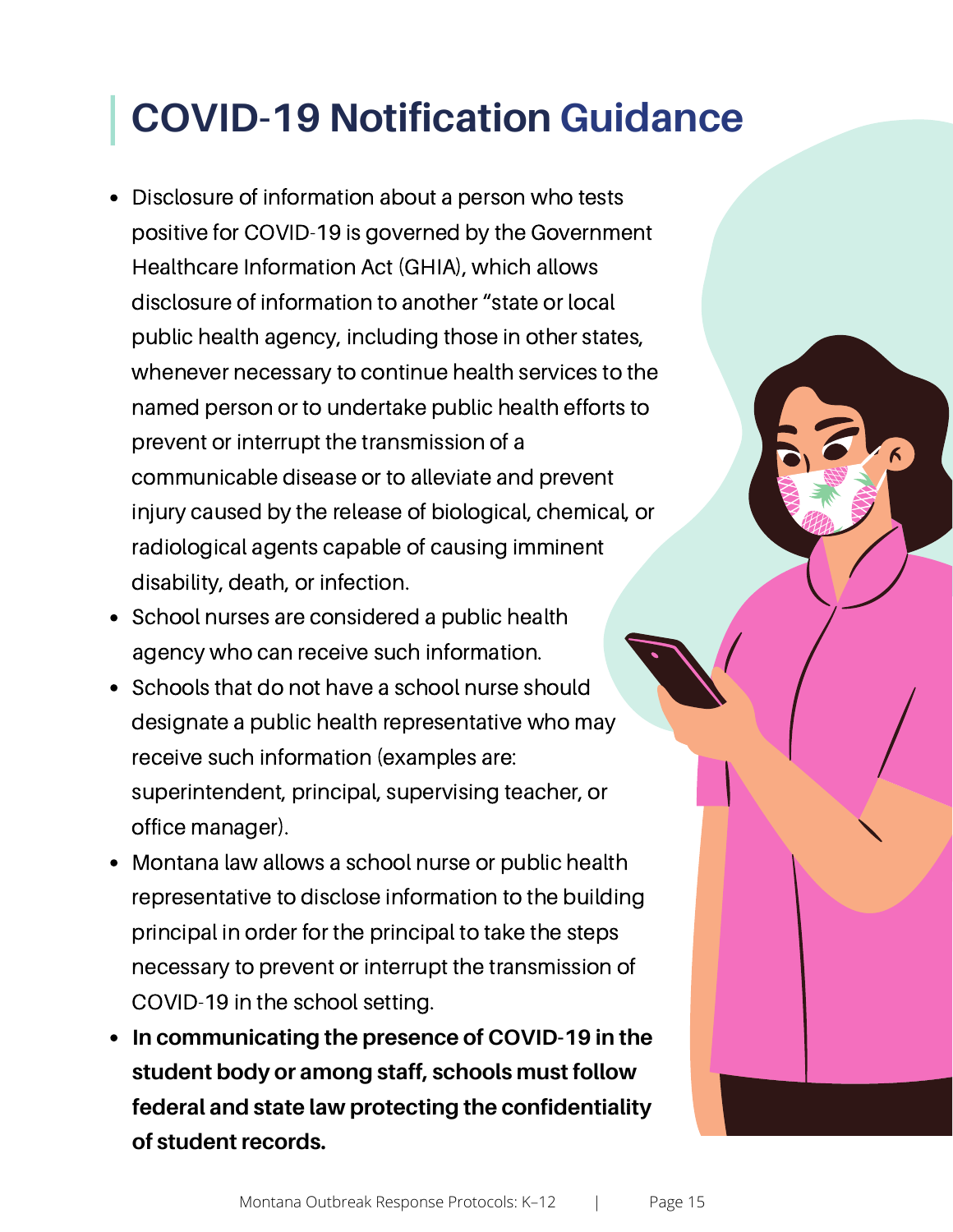# <span id="page-16-0"></span>**Glossary: K–12 Settings** Montana

| TFRM                      | <b>DEFINITION</b>                                                                                                                                                                                                                                                                                                                                                                                                                        |
|---------------------------|------------------------------------------------------------------------------------------------------------------------------------------------------------------------------------------------------------------------------------------------------------------------------------------------------------------------------------------------------------------------------------------------------------------------------------------|
| Close contact             | Being within 6 feet of an infected person (with or without<br>a face covering) for at least 15 minutes starting from 2<br>days before illness onset (or, for asymptomatic clients, 2<br>days prior to positive specimen collection) until the time<br>the patient has completed isolation;<br>or having unprotected direct contact with secretions or<br>excretions of a person with confirmed COVID-19 during<br>the infectious period. |
| Cohort (AKA pod)          | A consistent group of students and staff who<br>interacts with each other but not with members of<br>other groups on a regular basis.                                                                                                                                                                                                                                                                                                    |
| Community<br>transmission | Occurs when individuals acquire COVID-19 within a<br>community in which the source of the infection is not<br>known.                                                                                                                                                                                                                                                                                                                     |
| Confirmed case            | A person who has tested positive for SARS-CoV-2<br>infection (the virus that causes COVID-19) via a viral<br>test.                                                                                                                                                                                                                                                                                                                       |
| Contact tracing           | Process of identifying individuals who have had<br>close contact (see definition above) with<br>someone infected with COVID-19.                                                                                                                                                                                                                                                                                                          |
| COVID-19                  | Abbreviation for the disease caused by the novel<br>coronavirus SARS CoV-2.                                                                                                                                                                                                                                                                                                                                                              |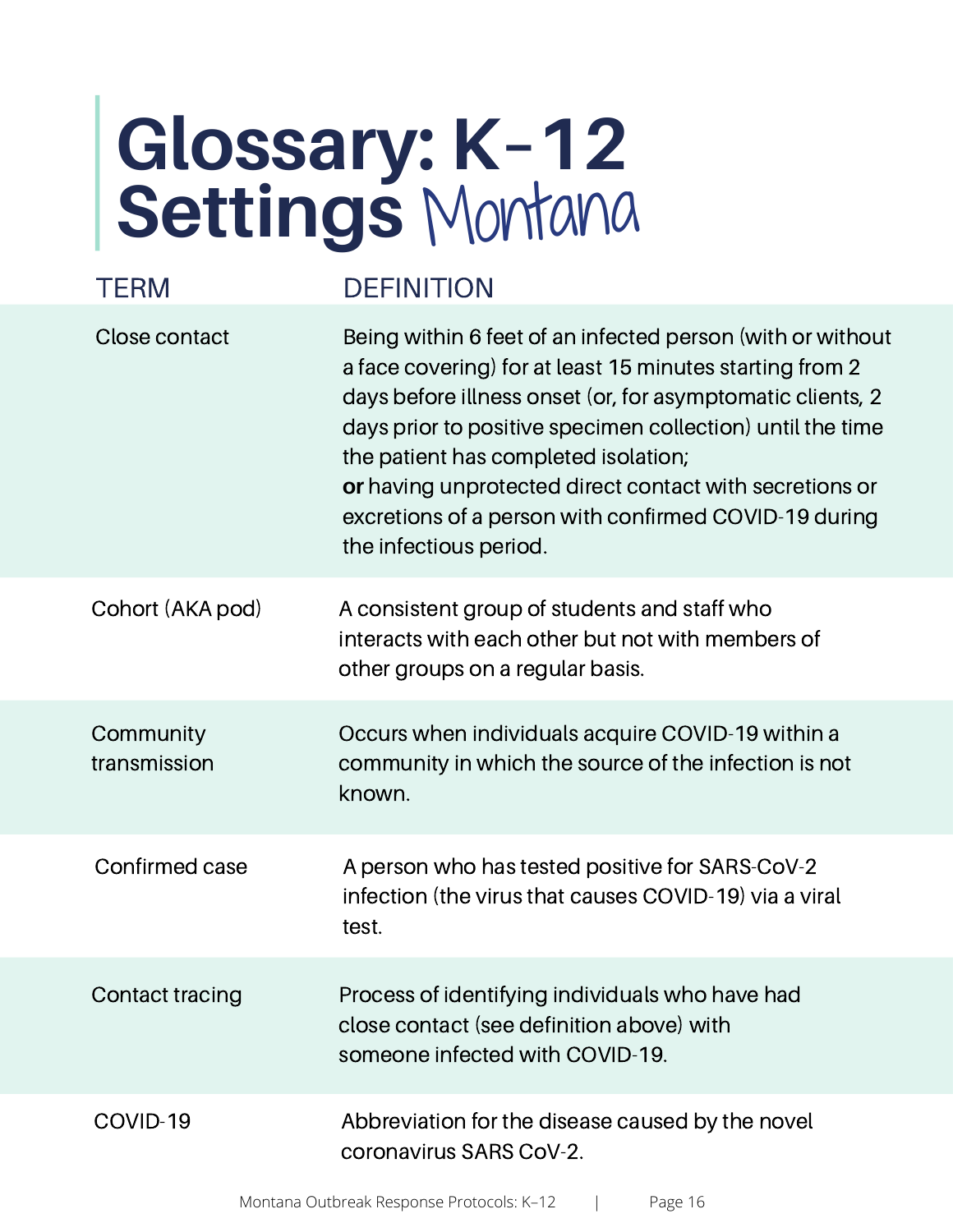| <b>TERM</b>                                  | <b>DEFINITION</b>                                                                                                                                                                                                                                                                                                                                                                                                                                                  |
|----------------------------------------------|--------------------------------------------------------------------------------------------------------------------------------------------------------------------------------------------------------------------------------------------------------------------------------------------------------------------------------------------------------------------------------------------------------------------------------------------------------------------|
| Fever free                                   | At least 24 hours have passed since last fever<br>(temperature greater than or equal to 100.4 F)<br>without the use of fever-reducing medications.                                                                                                                                                                                                                                                                                                                 |
| Incubation period                            | The time between exposure to an infection and the<br>appearance of first symptoms. The virus that causes<br>COVID-19 has an incubation period of 2-14 days.                                                                                                                                                                                                                                                                                                        |
| Infectious period<br>(asymptomatic<br>cases) | 2 days prior to testing (the date the swabbing was<br>conducted) until CDC criteria to<br>discontinue isolation are met.                                                                                                                                                                                                                                                                                                                                           |
| Infectious period<br>(symptomatic<br>cases)  | 2 days before symptom onset until CDC criteria to<br>discontinue isolation are met.                                                                                                                                                                                                                                                                                                                                                                                |
| Isolation                                    | Process of separating individuals who are infected<br>with COVID-19 from others. Isolation lasts a minimum<br>of 10 days from symptom onset if symptomatic. If a<br>person infected with COVID-19 has no symptoms,<br>isolation lasts a minimum of 10 days from the date of<br>test specimen collection (test). For individuals with<br>severely immunocompromising conditions, isolation<br>is at least 20 days, and a healthcare provider should<br>be involved. |
| <b>LPH</b>                                   | <b>Local Public Health</b>                                                                                                                                                                                                                                                                                                                                                                                                                                         |
| <b>MT DPHHS</b>                              | Montana Department of Public Health and Human<br>Services.                                                                                                                                                                                                                                                                                                                                                                                                         |
| Protocol                                     | Recommended actions to follow in the event of a<br>suspect or confirmed case of COVID-19 occurs.                                                                                                                                                                                                                                                                                                                                                                   |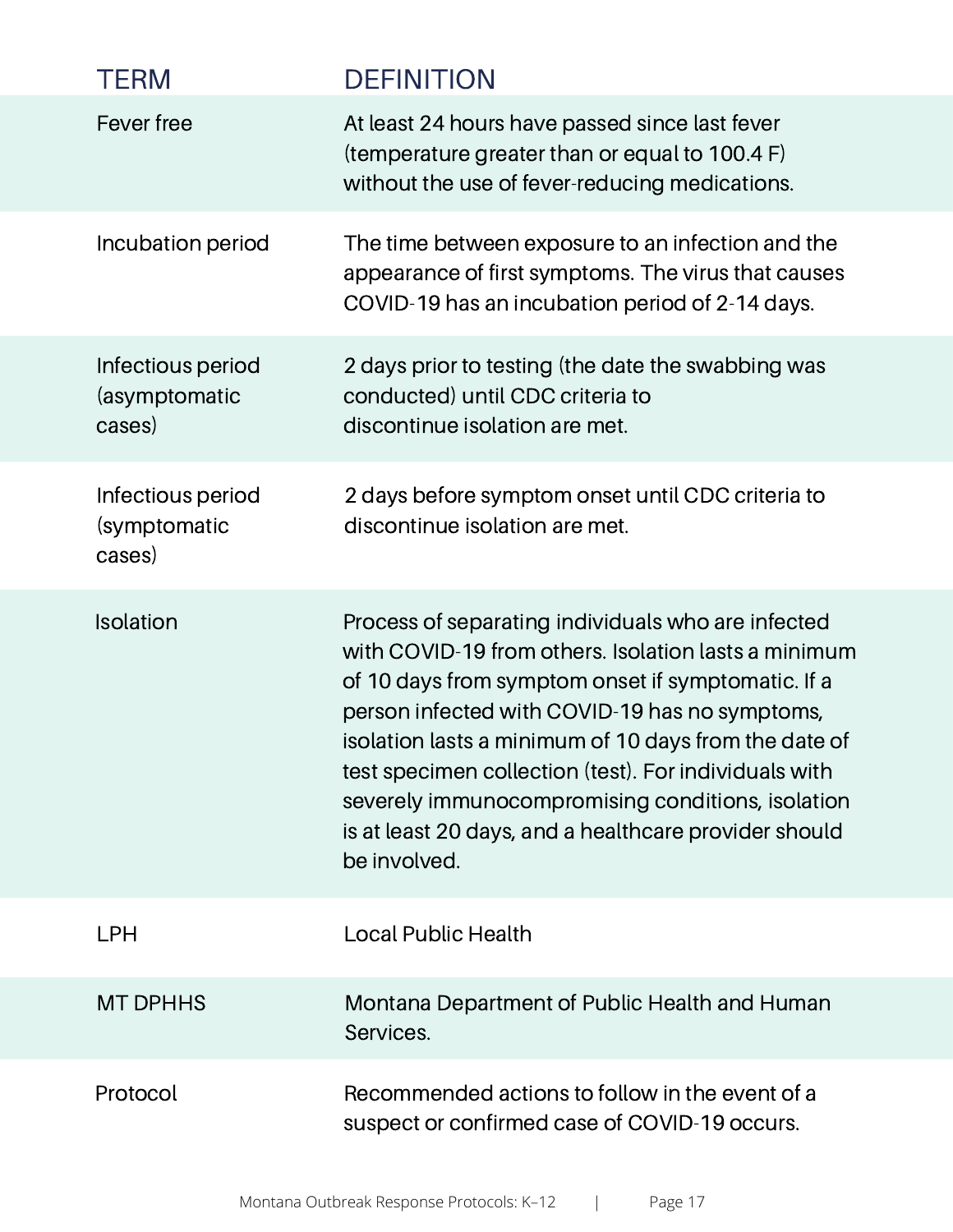| <b>TERM</b>  | <b>DEFINITION</b>                                                                                                                                                                                                                                                                                                                                                                                                                                                                                                                                                                                              |
|--------------|----------------------------------------------------------------------------------------------------------------------------------------------------------------------------------------------------------------------------------------------------------------------------------------------------------------------------------------------------------------------------------------------------------------------------------------------------------------------------------------------------------------------------------------------------------------------------------------------------------------|
| Quarantine   | Process of separating and restricting the movement<br>of individuals who were in close contact with<br>someone who tested positive or has a high risk of<br>having COVID 19 determined by your local public<br>health. Anyone who has been in close contact with<br>someone who has COVID-19 should stay home for a<br>minimum of 14 days since the last day of contact<br>with the person with COVID-19 and watch for<br>symptoms of COVID-19. Persons in quarantine<br>should self-monitor for symptoms and seek medical<br>advice and test if recommended by local public<br>health or healthcare provider. |
| Screening    | Assessing individuals for symptoms of COVID-19<br>verbally or via self/parent attestation. Temperature<br>checks may be performed by the school if desired.                                                                                                                                                                                                                                                                                                                                                                                                                                                    |
| Suspect case | Individual who has at least TWO of the following<br>symptoms: fever (temperature greater than or equal<br>to 100.4 F), chills (rigors), body aches (myalgia),<br>headache, sore throat, nausea or vomiting, diarrhea,<br>fatigue, or congestion or runny nose OR at least ONE of<br>the following symptoms: new or unexplained persistent<br>cough, unexplained shortness of breath (e.g., asthma not<br>responding to appropriate treatment), or difficulty<br>breathing, new loss of smell or new loss of taste.                                                                                             |
| Testing      | Three types of tests are available for $COYID-19$ : viral<br>tests, antigen testing, and antibody tests. Viral tests via<br>RT-PCR indicate if you have a current infection.<br>Throughout this document, 'testing' refers to the viral<br>test to diagnose a person with COVID-19.<br>*Antigen and antibody testing are becoming more widely available. This<br>document does not address how to handle test results from these types of<br>tests. Please consult Local Public Health on how to handle these test results.                                                                                    |